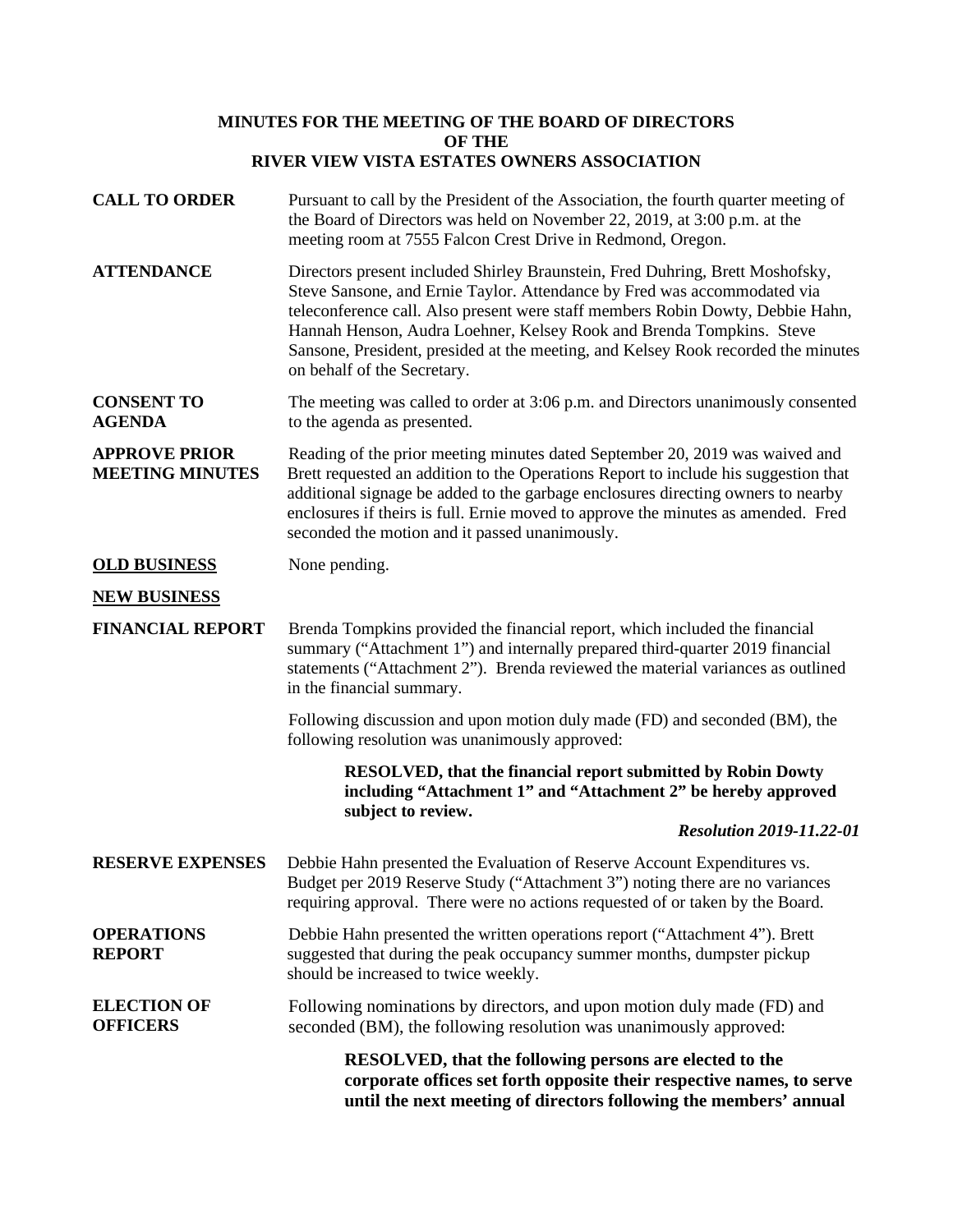|                                                | meeting in 2019, and until their respective successors shall be<br>elected and qualified:                                                                                                                                                                                                                                                                                                                                                                                                 |
|------------------------------------------------|-------------------------------------------------------------------------------------------------------------------------------------------------------------------------------------------------------------------------------------------------------------------------------------------------------------------------------------------------------------------------------------------------------------------------------------------------------------------------------------------|
|                                                | <b>Steve Sansone - President</b>                                                                                                                                                                                                                                                                                                                                                                                                                                                          |
|                                                | <b>Ernie Taylor – Vice President</b>                                                                                                                                                                                                                                                                                                                                                                                                                                                      |
|                                                | <b>Hannah Henson - Secretary</b>                                                                                                                                                                                                                                                                                                                                                                                                                                                          |
|                                                | <b>Fred Duhring – Treasurer</b>                                                                                                                                                                                                                                                                                                                                                                                                                                                           |
|                                                | <b>Resolution 2019-11.22-02</b>                                                                                                                                                                                                                                                                                                                                                                                                                                                           |
| <b>TRAVEL/LODGING</b><br><b>EXPENSE POLICY</b> | Directors reviewed and affirmed the current expense policy for the 2019/2020<br>board year. The current policy was read, and is copied here for reference purposes:                                                                                                                                                                                                                                                                                                                       |
|                                                | "Transportation costs are allowed based on the most prudent mode of<br>travel as determined by each director. If driving, a mileage rate will be<br>paid at the then current IRS mileage rate. Air travel will be reimbursed at<br>cost. Lodging, as needed to accommodate for the meeting schedules (1-2<br>nights), will be provided by the Association at the resort property. In<br>addition, communication costs will be reimbursed to directors at cost upon<br>receipt of a bill." |
|                                                | Following discussion, and upon motion duly made (ET) and seconded (BM), the<br>following resolution was unanimously approved:                                                                                                                                                                                                                                                                                                                                                             |
|                                                | RESOLVED, that the 2019/2020 Travel/Lodging Expense Policy be<br>hereby approved.<br><b>Resolution 2019-11.22-03</b>                                                                                                                                                                                                                                                                                                                                                                      |
| 2020 ASSOCIATION<br><b>BUDGET</b>              | Debbie Hahn presented the 2020 landscaping maintenance and snow removal<br>contract submitted by Eagle Crest Management Landscaping ("Attachment 5"),<br>noting the proposed contract does not include any changes to the scope of work.                                                                                                                                                                                                                                                  |
|                                                | Robin Dowty reviewed the budget summary and proposed 2020 Association<br>Budget ("Attachment 6"), reviewing individual line items with directors. Several<br>adjustments were made to the budget during the meeting and directors agreed on a<br>final draft budget.                                                                                                                                                                                                                      |
|                                                | Next, Debbie presented the 2020 Association Reserve Study ("Attachment 7"),<br>including the proposed list of planned annual expenditures for 2020.                                                                                                                                                                                                                                                                                                                                       |
|                                                | Following discussion and upon motion duly made (BM) and seconded (ET), the<br>following resolution was unanimously approved:                                                                                                                                                                                                                                                                                                                                                              |
|                                                | RESOLVED, that the landscaping and snow removal contracts<br>with Eagle Crest Management Landscaping ("Attachment 5") be<br>approved for a one-year period; and                                                                                                                                                                                                                                                                                                                           |
|                                                | BE IT FURTHER RESOLVED, that the River View Vista Estates<br>2020 Association Budget ("Attachment 6") be approved as<br>presented; and                                                                                                                                                                                                                                                                                                                                                    |
|                                                | <b>BE IT FURTHER RESOLVED that the 2020 Reserve Study</b><br>("Attachment 7"), including the proposed 2020 expenditure<br>schedule, be hereby approved.                                                                                                                                                                                                                                                                                                                                   |